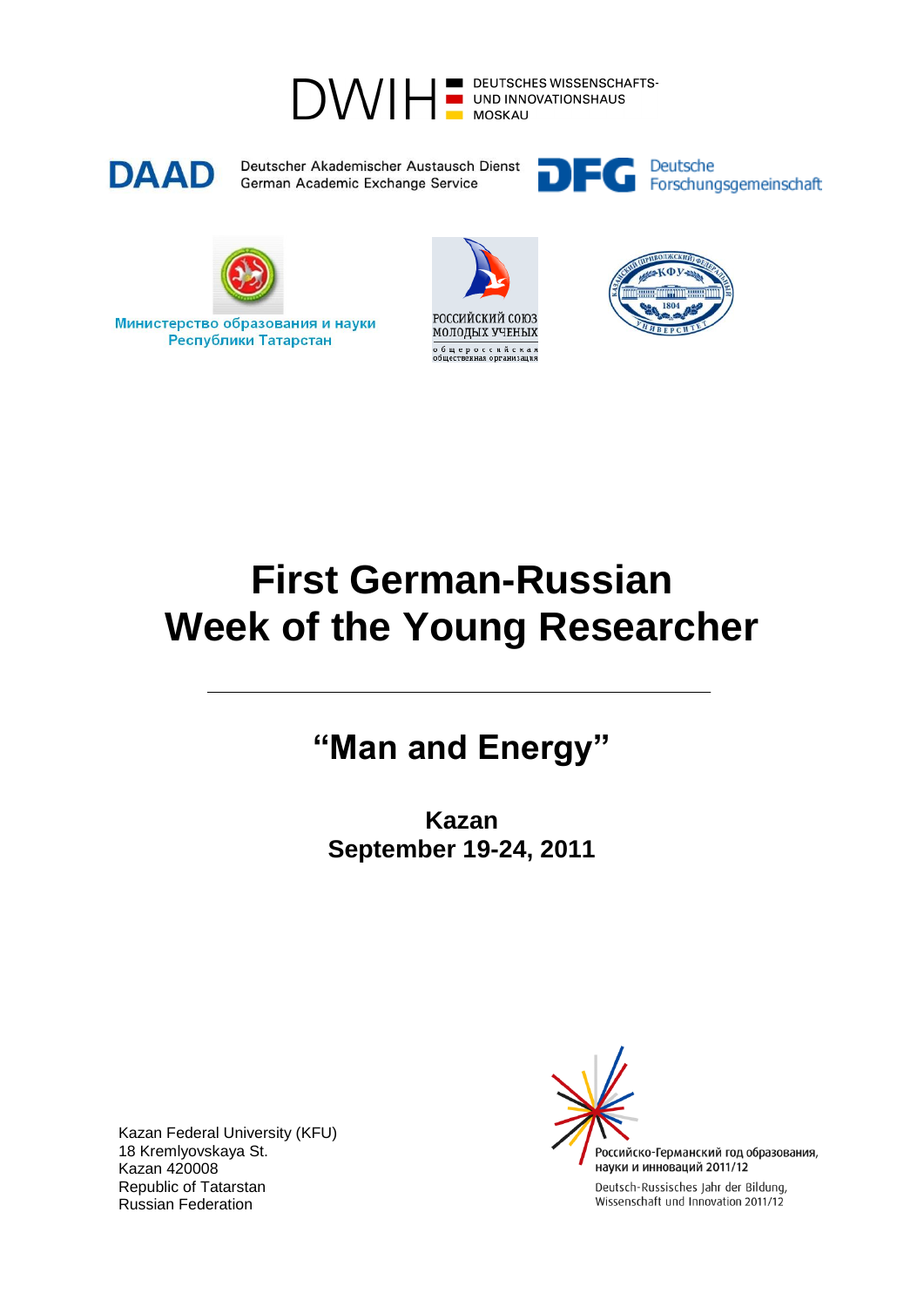## **ДОБРО ПОЖАЛОВАТЬ!**

Dear Colleagues from Russia and Germany,

## **Welcome to the first "Week of the Young Researcher"!**

Some time ago the idea was born to invite young researchers from Germany and Russia to come together and to discuss current topics of mutual interest. Our main goal this week is to foster cooperation among the young scientists and researchers from both our countries who not so long from now will be setting the course of scientific cooperation between Russia and Germany, indeed, if we may say so, between Russia and Europe!

Research organizations and institutions of higher education of both our countries will this week introduce their programmes and showcase the platforms that they can offer, to Russian and German PhD students and PostDocs who wish to initiate collaborative projects or broader research networks.

We have chosen the University of Kazan as the venue for the conference with good reason, for Kazan is historically seen as the first of the Russian universities. And indeed Kazan has itself been influenced by a number of renowned "Young Researchers" and "Privatdozenten" hailing from Germany. Thus Kazan and its University, an outstanding example of its kind in Russia, is strongly symbolic of German-Russian cooperation in the field of science and research.

We would like to express our gratitude to the Federal University of Kazan for its academic hospitality, to the Ministry of Education and Science of Tatarstan for its support, as well as to the Council of the Russian Union of Young Scientists (ROSMU) and its Chairman Dr. Aleksandr Shcheglov. And of course we thank all of you, the participants, for their involvement in this conference.

**СПАСИБО ВАМ!**

Dr. Gregor Berghorn

German Academic Exchange Service Head of DAAD Office Moscow Managing Director of DWIH Moscow

Dr. Jörn Achterberg

Torn Aclockber

German Research Foundation Head of DFG Office Moscow Deputy Director of DWIH Moscow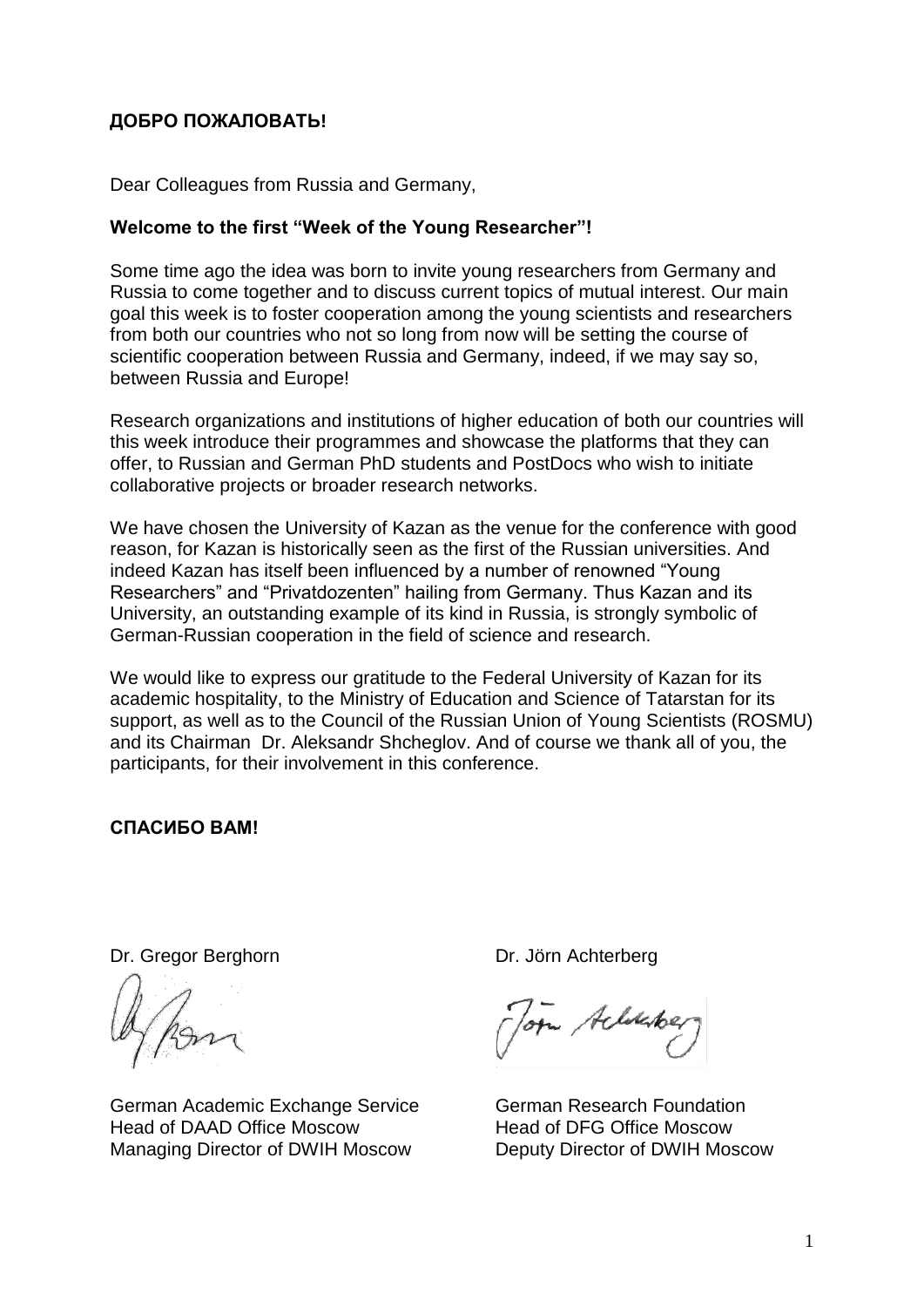| September 19,<br><b>Monday</b> |                                                                                                                                                                                                                       |                       |
|--------------------------------|-----------------------------------------------------------------------------------------------------------------------------------------------------------------------------------------------------------------------|-----------------------|
| till 18:00                     | <b>Arrival of Participants</b>                                                                                                                                                                                        | <b>Hotel Marriott</b> |
| 19:00                          | <b>Words of Welcome</b> to the Participants of<br>the Conference by                                                                                                                                                   | <b>Hotel Marriott</b> |
|                                | Dr. Gregor Berghorn, DAAD Moscow<br>$\bullet$<br>Dr. Jörn Achterberg, DFG Moscow<br>$\bullet$<br>Dr. Aleksandr Shcheglov,<br>$\bullet$<br>Chairman of the Council of the Russian<br>Union of Young Scientists (ROSMU) |                       |

| September 20,<br><b>Tuesday</b> |                                                                                                                                                                                                                                                                                                                                                                                                                                                                                                                                                                             |                             |
|---------------------------------|-----------------------------------------------------------------------------------------------------------------------------------------------------------------------------------------------------------------------------------------------------------------------------------------------------------------------------------------------------------------------------------------------------------------------------------------------------------------------------------------------------------------------------------------------------------------------------|-----------------------------|
| $09.00 - 11:00$                 | <b>Excursion through Kazan-City</b>                                                                                                                                                                                                                                                                                                                                                                                                                                                                                                                                         | <b>Hotel Marriott</b>       |
| 11:00                           | <b>Registration of Participants</b>                                                                                                                                                                                                                                                                                                                                                                                                                                                                                                                                         | <b>KFU</b><br>"Aktovyj Zal" |
| 12:00                           | <b>Official Opening of the Week</b><br>with welcome addresses by                                                                                                                                                                                                                                                                                                                                                                                                                                                                                                            | <b>KFU</b><br>"Aktovyj Zal" |
|                                 | Prof. Dr. Ilshat Gafurov,<br>$\bullet$<br><b>Rector of Kazan Federal University</b><br>Prof. Dr. Albert Gilmutdinov,<br>$\bullet$<br>Minister of Education and Science of<br>the Republic of Tatarstan<br>Mr. Ulrich Brandenburg,<br>$\bullet$<br>Ambassador of the Federal Republic of<br>Germany to Russia<br>Prof. Dr. Peter Funke,<br>$\bullet$<br>Vice-President of the DFG<br>Prof. Dr. Max Huber,<br>$\bullet$<br>Vice-President of the DAAD<br>Dr. Aleksandr Shcheglov,<br>$\bullet$<br>Chairman of the Council of the Russian<br>Union of Young Scientists (ROSMU) |                             |

*(afterwards: move to KFU Conference Hall)*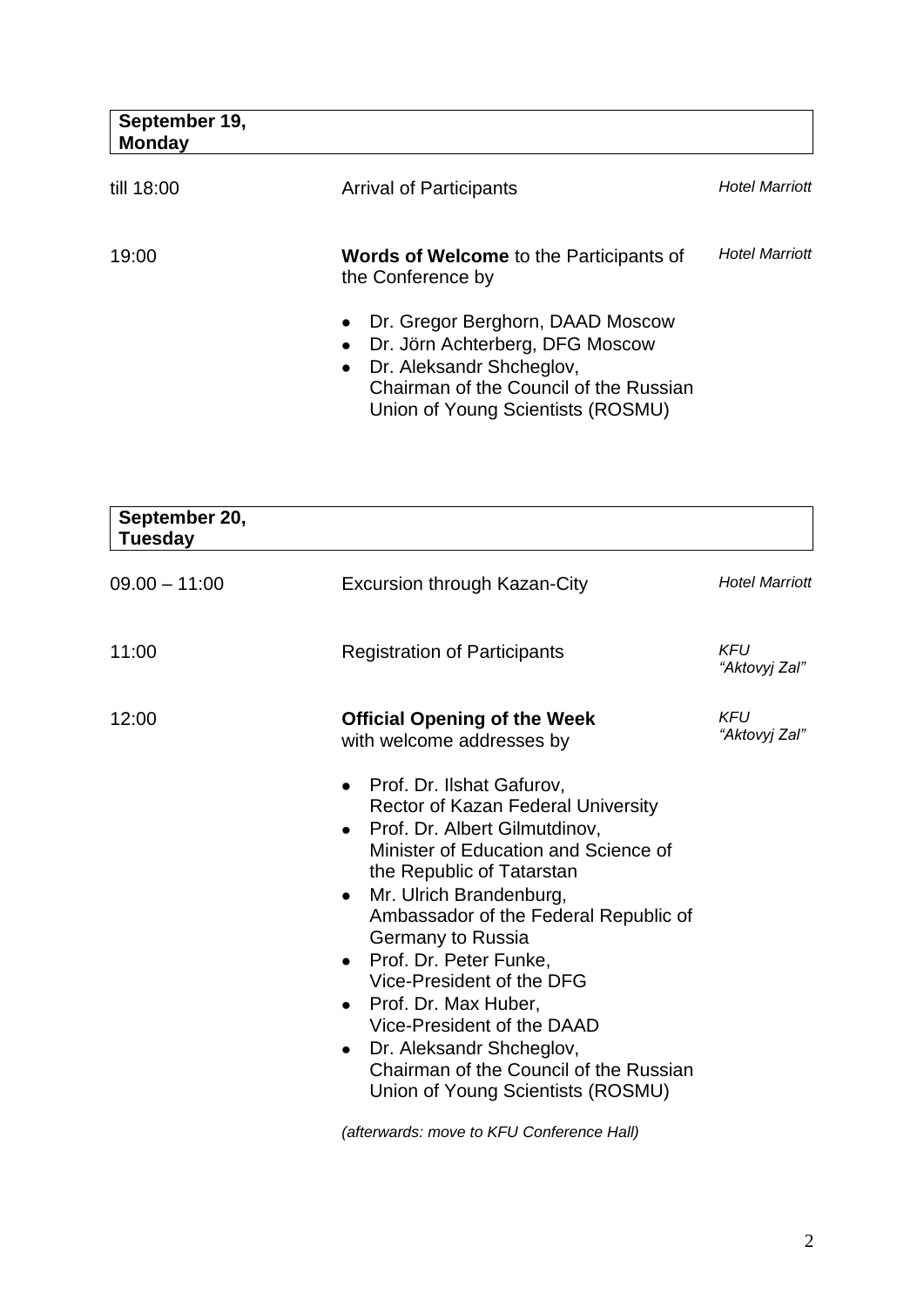| 13:00 | <b>Opening Lecture</b><br>"Education and Research in Tatarstan:<br><b>Facts and Prospects"</b>                                  | <b>KFU</b><br>Conference<br>Hall |
|-------|---------------------------------------------------------------------------------------------------------------------------------|----------------------------------|
|       | Prof. Dr. Albert Gilmutdinov,<br>Minister of Education and Science of the<br><b>Republic of Tatarstan</b>                       |                                  |
|       | - Discussion -                                                                                                                  |                                  |
| 14:00 | Lunch                                                                                                                           |                                  |
| 14:30 | <b>Introductory remarks to The 1st German-</b><br>Russian "Week of the Young Researcher"                                        |                                  |
|       | • Prof. Dr. Peter Funke,<br>Vice-President of the DFG<br>• Prof. Dr. Max Huber,<br>Vice-President of the DAAD                   |                                  |
| 15:00 | 1 <sup>st</sup> Plenary Lecture<br>"Green Energy?"                                                                              |                                  |
|       | Prof. Dr. Oliver Paschereit,<br>Technische Universität Berlin                                                                   |                                  |
|       | - Discussion -                                                                                                                  |                                  |
| 16:00 | <b>Coffee Break</b>                                                                                                             |                                  |
| 16:30 | <b>Short Lectures of Young Researchers</b><br>Chairman: Prof. Dr. Oliver Paschereit                                             |                                  |
|       | Ms. AKCHURINA, Svetlana: "Analysis of<br>optimal location of deep lead-in substation<br>for peripheral districts of big cities" |                                  |
|       | Mr. BEGLJAROV, Andrey: "The new wall<br>blocks of volumetric pressing and effective<br>technology of its production"            |                                  |
|       | Mr. BOBUSCH, Bernhard: "Analysis and<br>Modeling of Combustion Instabilities"                                                   |                                  |
|       | Mr. GRASMIK, Konstantin: "Features of the<br>development and commercialization of<br>innovation in the energy sector"           |                                  |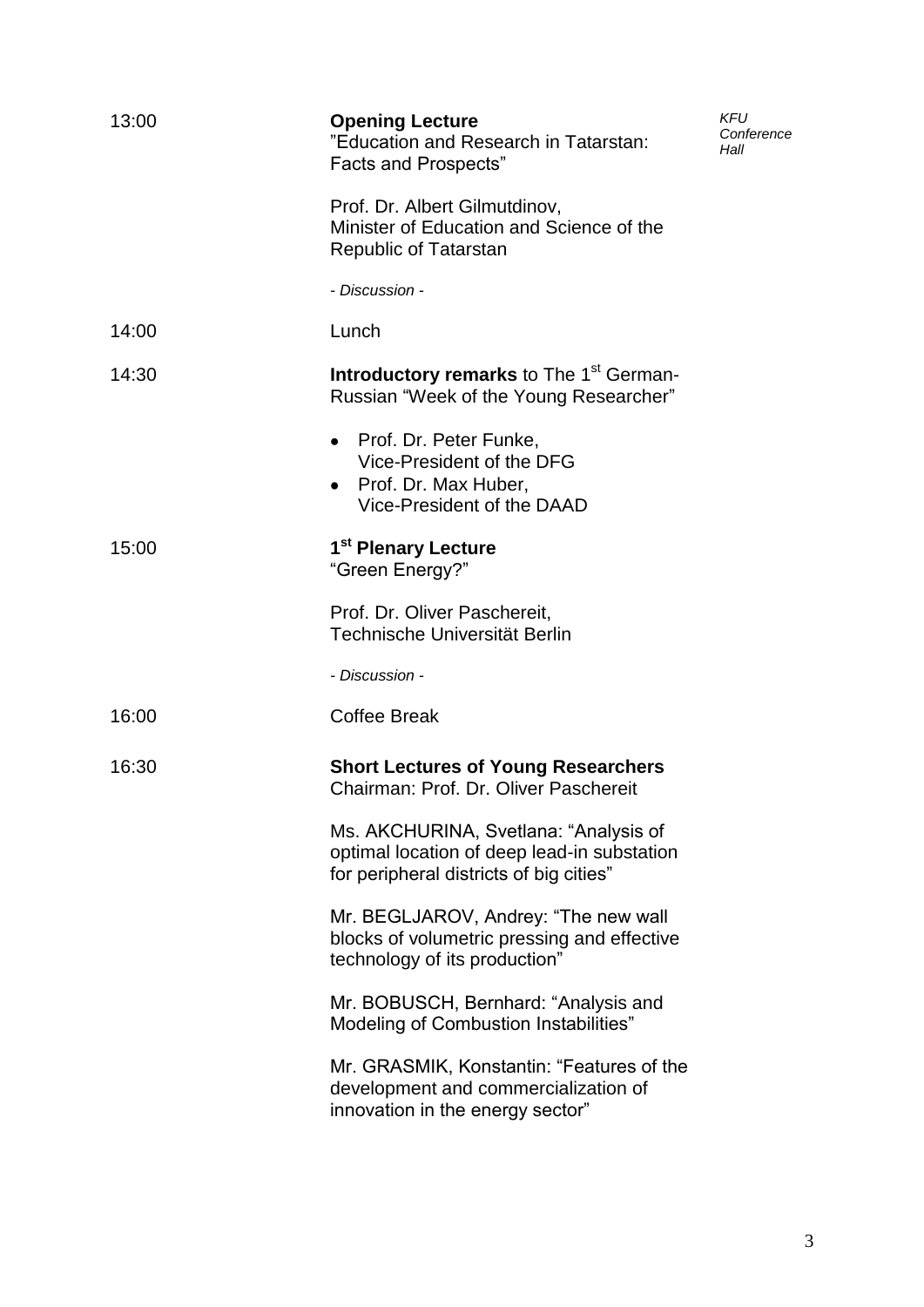|       | Mr. ĆOSIĆ, Bernhard: "Control and<br>Suppression of Combustion Instabilities"                                                                                                                                                                                                                                                                                                                                                                                                                                                                                                                                                                                   |
|-------|-----------------------------------------------------------------------------------------------------------------------------------------------------------------------------------------------------------------------------------------------------------------------------------------------------------------------------------------------------------------------------------------------------------------------------------------------------------------------------------------------------------------------------------------------------------------------------------------------------------------------------------------------------------------|
|       | Ms. OKHATRINA, Veronika: "GTL products<br>as a mean of increasing global energy<br>security"                                                                                                                                                                                                                                                                                                                                                                                                                                                                                                                                                                    |
|       | Ms. BONDAREVA, Liliya: "EU-Russia energy<br>diplomacy: two-way street?"                                                                                                                                                                                                                                                                                                                                                                                                                                                                                                                                                                                         |
| 18:15 | <b>Panel Discussion:</b><br>"Traditional vs. New Energy:<br>A serious challenge for Research"                                                                                                                                                                                                                                                                                                                                                                                                                                                                                                                                                                   |
|       | <b>Invited panelists:</b><br>Prof. Dr. Peter Funke,<br>Vice-President of the DFG<br>• Prof. Dr. Max Huber,<br>Vice-President of DAAD<br>• Prof. Dr. Ilshat Gafurov,<br>Rector of Kazan Federal University<br>Prof. Dr. Albert Gilmutdinov,<br>$\bullet$<br>Minister of Education and Science of the<br>Republic of Tatarstan<br>• Prof. Dr. Akhmet Mazgarov,<br>President of the Academy of Sciences<br>Tatarstan (ANTAT)<br>• Prof. Dr. Oleg Sinyashin,<br>Chairman of Kazan Scientific Center of<br>the Russian Academy of Sciences (RAS)<br>Chairman: Dr. Aleksandr Shcheglov,<br>Chairman of the Council of the Russian<br><b>Union of Young Scientists</b> |
| 19:15 | <b>Evening Reception</b><br>by the Minister of Education and Science of<br>the Republic of Tatarstan,<br>Prof. Dr. Albert Gilmutdinov                                                                                                                                                                                                                                                                                                                                                                                                                                                                                                                           |
|       | Mr. Ulrich Brandenburg,<br>Ambassador of the Federal Republic of<br>Germany to Russia                                                                                                                                                                                                                                                                                                                                                                                                                                                                                                                                                                           |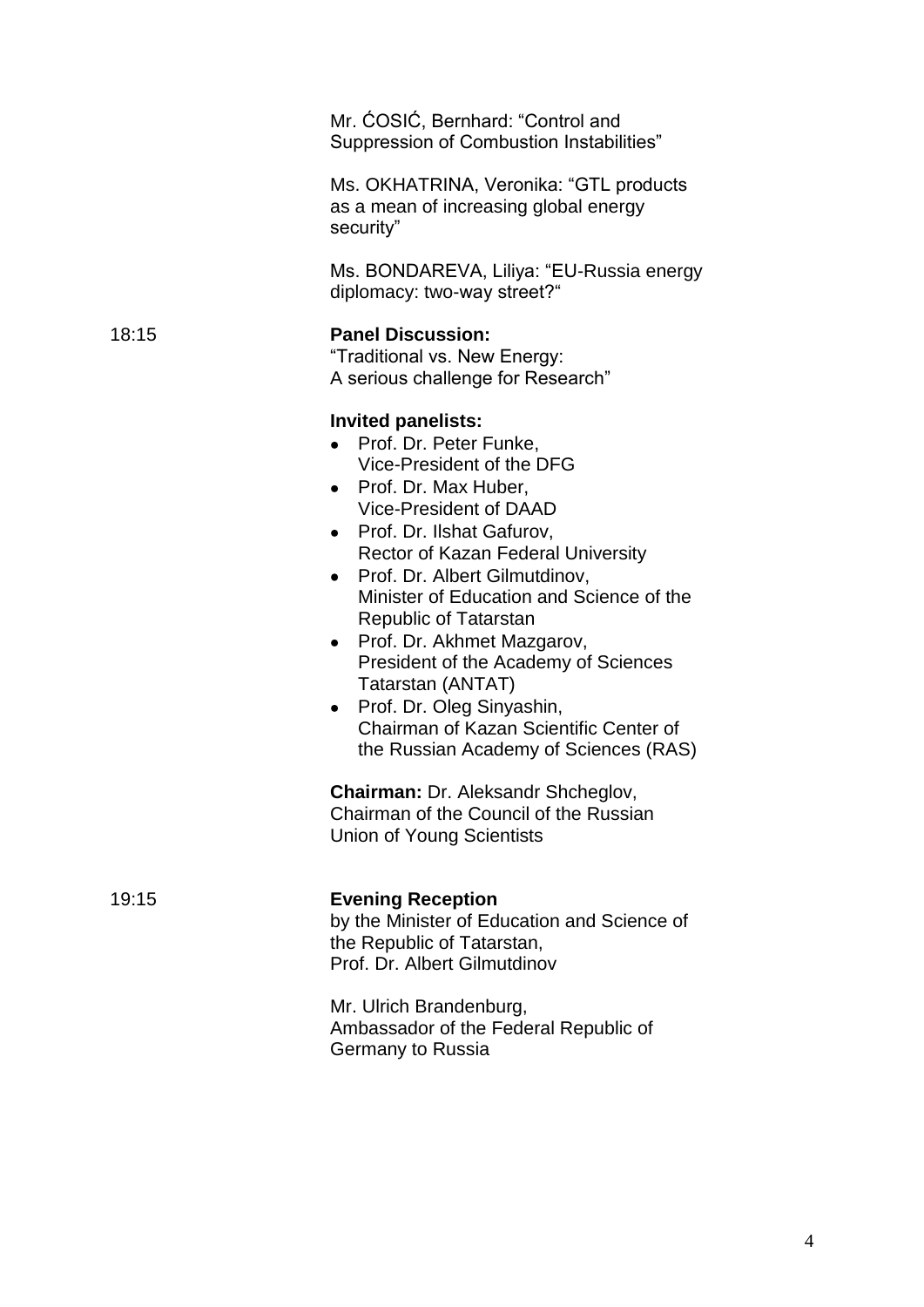| September 21,<br>Wednesday | <b>Science and Research in Tatarstan</b>                                                                                                                         |                                  |
|----------------------------|------------------------------------------------------------------------------------------------------------------------------------------------------------------|----------------------------------|
| 09:30                      | The Federal University of Kazan:<br>Scientific Projects and International<br>Cooperation                                                                         | <b>KFU</b><br>Conference<br>Hall |
| 10:15                      | Rector Prof. Dr. Ilshat Gafurov<br>The National Research University<br>Kazan State Technical University:<br>Scientific Projects and International<br>Cooperation |                                  |
|                            | Rector Prof. Dr. Yuriy Gortyshov                                                                                                                                 |                                  |
| 11:00                      | <b>Coffee Break</b>                                                                                                                                              |                                  |
| 11:30                      | 2 <sup>nd</sup> Plenary Lecture<br>"Cornerstones of a Sustainable Climate<br>Policy"                                                                             |                                  |
|                            | Dr. habil. Helmut Weidner,<br>Social Science Research Center Berlin                                                                                              |                                  |
|                            | - Discussion -                                                                                                                                                   |                                  |
| 13:00                      | Lunch                                                                                                                                                            | Restaurant<br>"Sytyj Papa"       |
| 14:15                      | 3 <sup>d</sup> Plenary Lecture<br>"Nanoscopic Materials for Energy<br><b>Conversion and Medical Applications"</b>                                                |                                  |
|                            | Prof. Dr. Eckart Rühl,<br>Freie Universität Berlin                                                                                                               |                                  |
|                            | - Discussion -                                                                                                                                                   |                                  |
| 15:15                      | <b>Coffee Break</b>                                                                                                                                              |                                  |
| 15:45                      | <b>Short Lectures of Young Researchers</b><br>Chairman: Prof. Dr. Eckart Rühl,<br>Freie Universität Berlin                                                       |                                  |
|                            | Mr. KOROTKIKH, Aleksandr: "Hydrogen<br>Energetics - Lost Alternative?"                                                                                           |                                  |
|                            | Mr. FRIEDRICH, Dennis: "Influence of the<br>electrolyte components on electron kinetics<br>in a dye-sensitized solar cell"                                       |                                  |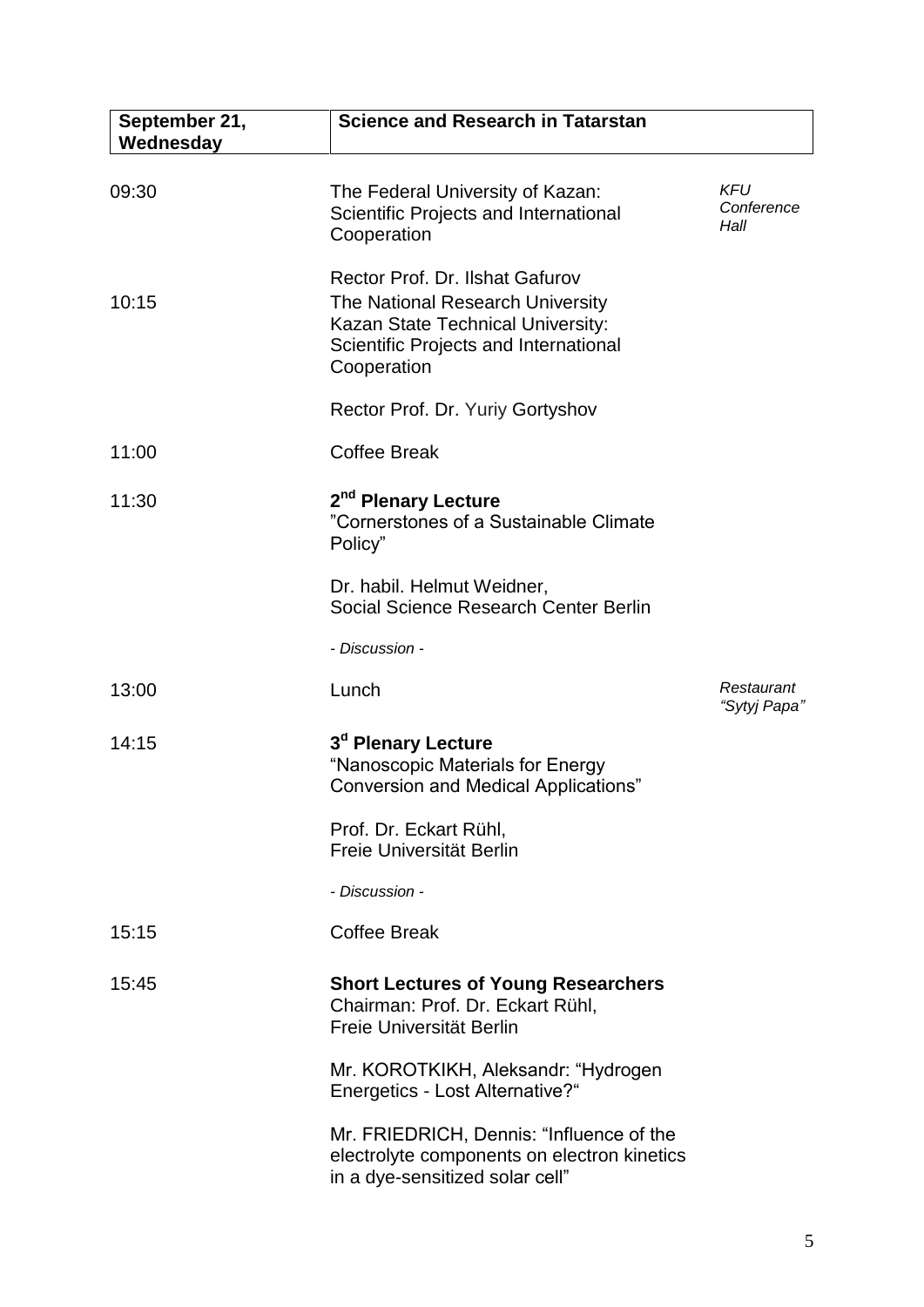|       | Mr. DUBINA, Igor: "Cost Control<br>Management in the RF Fuel and Energy<br><b>Complex: Problems and Mechanisms"</b>                                         |                       |
|-------|-------------------------------------------------------------------------------------------------------------------------------------------------------------|-----------------------|
|       | Ms. EPIKHINA, Raisa: "Multistep' electricity<br>pricing for residential users: A case study of<br>China"                                                    |                       |
|       | Mr. KOPP, Sandu-Daniel: "Security of<br>European Gas Supply"                                                                                                |                       |
|       | Ms. SVENSKAYA, Julia: "Polyelectrolyte<br>core-shell structures for photodynamic dyes<br>encapsulation"                                                     |                       |
|       | Mr. STUMPF, Patrick: "XAS and XMCD<br><b>Studies on Novel Iron Oxide Nanoparticles</b><br>as Magnetic Resonance Imaging (MRI)<br><b>Contrast Enhancers"</b> |                       |
|       | Ms. AKHMETSHINA, Juliana: "Comparative<br>analysis of social and personal competence<br>development in the context of energy<br>system"                     |                       |
|       | Ms. MAKAROVA, Svetlana: "Legal and<br>organizing problems of using energy sources<br>for domestic needs in Russia"                                          |                       |
| 18:15 | <b>Dinner</b>                                                                                                                                               | <b>Hotel Marriott</b> |
| 19:15 | <b>Workshop: "Sit together with the Presidents"</b><br>Intensification of Scientific Cooperation<br>between Russia and Germany                              | <b>Hotel Marriott</b> |
|       | Prof. Dr. Peter Funke,<br>Vice-President of the DFG<br>Prof. Dr. Max Huber,<br>Vice-President of the DAAD                                                   |                       |
|       | Chairman: Dr. Gottfried Gügold,<br>Freie Universität Berlin                                                                                                 |                       |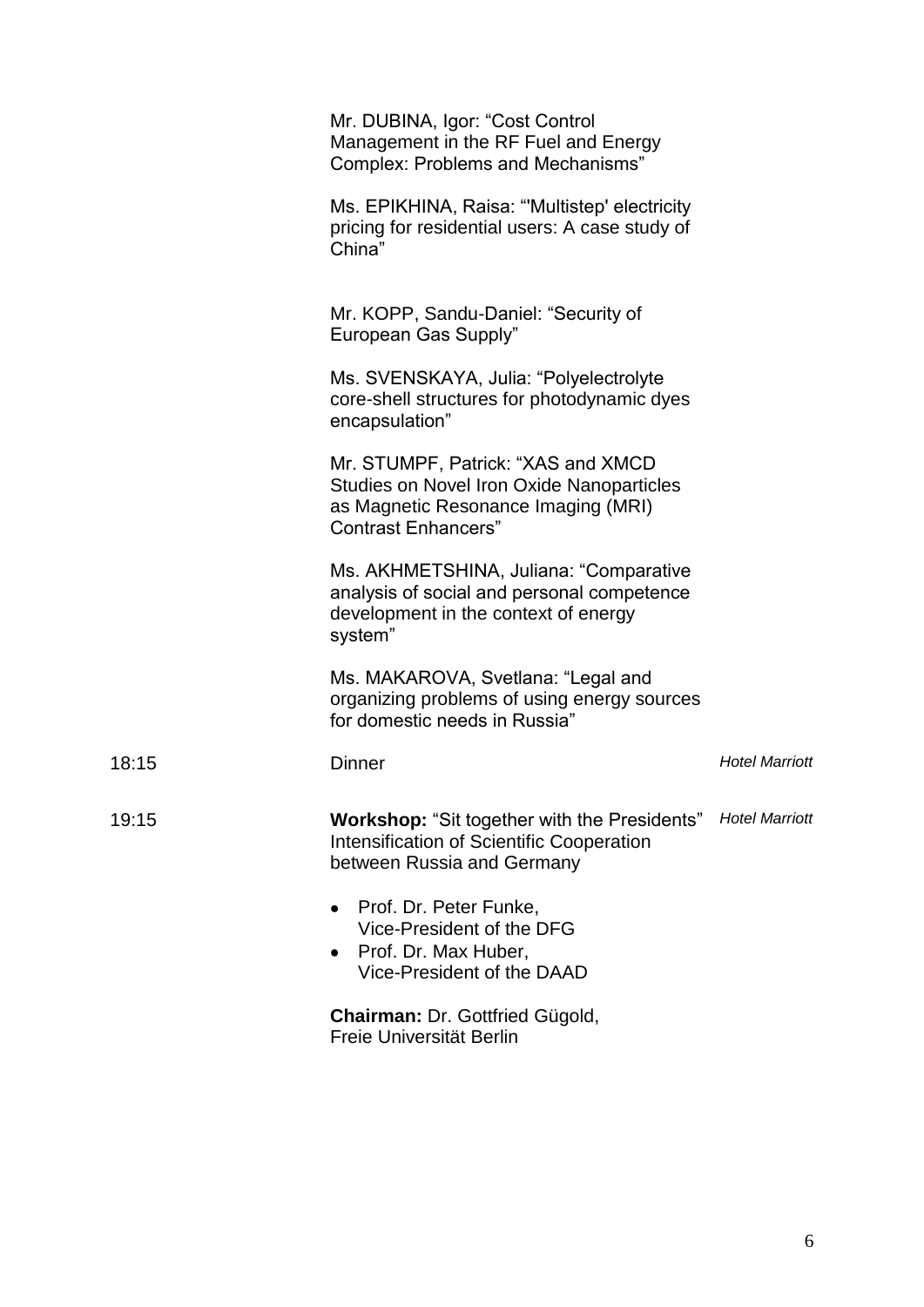| September 22,<br><b>Thursday</b> | <b>Organization of Science and Research in Germany</b>                                                                                                                                                                                          |                                  |
|----------------------------------|-------------------------------------------------------------------------------------------------------------------------------------------------------------------------------------------------------------------------------------------------|----------------------------------|
| 09:00                            | DWIH - Deutsches Haus für Wissenschaft<br>und Innovation / German Centre for<br>Research and Innovation                                                                                                                                         | <b>KFU</b><br>Conference<br>Hall |
|                                  | Dr. Gregor Berghorn, Managing Director                                                                                                                                                                                                          |                                  |
| 09:15                            | DFG - Deutsche Forschungsgemeinschaft /<br><b>German Research Foundation</b>                                                                                                                                                                    |                                  |
|                                  | "Promoting Research Careers"<br>Dr. Jörg Schneider, Director of Division of<br>International Affairs, DFG Bonn<br>"Fostering German-Russian Cooperation"<br>Dr. Christian Schaich, Director International<br>Cooperation CIS/Russia, DFG Berlin |                                  |
| 10:00                            | Max Planck Society and Russia - potentials<br>and possibilities                                                                                                                                                                                 |                                  |
|                                  | Dr. Per Brodersen, Scientific Officer,<br>Division International Relations, Berlin                                                                                                                                                              |                                  |
|                                  | Dr. Tulio Rocha<br><b>Fritz-Haber-Institute Berlin</b>                                                                                                                                                                                          |                                  |
| 10:45                            | <b>Coffee Break</b>                                                                                                                                                                                                                             |                                  |
| 11:15                            | 4th Plenary Lecture:<br>DFG-Emmy-Noether-Groups<br>"From Functional Polymers towards Organic<br>Solar Cells"                                                                                                                                    |                                  |
|                                  | Prof. Dr. Sabine Ludwigs,<br><b>University of Stuttgart</b>                                                                                                                                                                                     |                                  |
|                                  | - Discussion -                                                                                                                                                                                                                                  |                                  |
| 12:15                            | 5 <sup>th</sup> Plenary Lecture:<br>DFG-Research-Training-Groups<br>"Micro Energy Harvesting"                                                                                                                                                   |                                  |
|                                  | Dr. Frank Goldschmidtböing,<br>University of Freiburg                                                                                                                                                                                           |                                  |
|                                  | - Discussion -                                                                                                                                                                                                                                  |                                  |
| 13:00                            | Lunch                                                                                                                                                                                                                                           | Restaurant<br>"Sytyj Papa"       |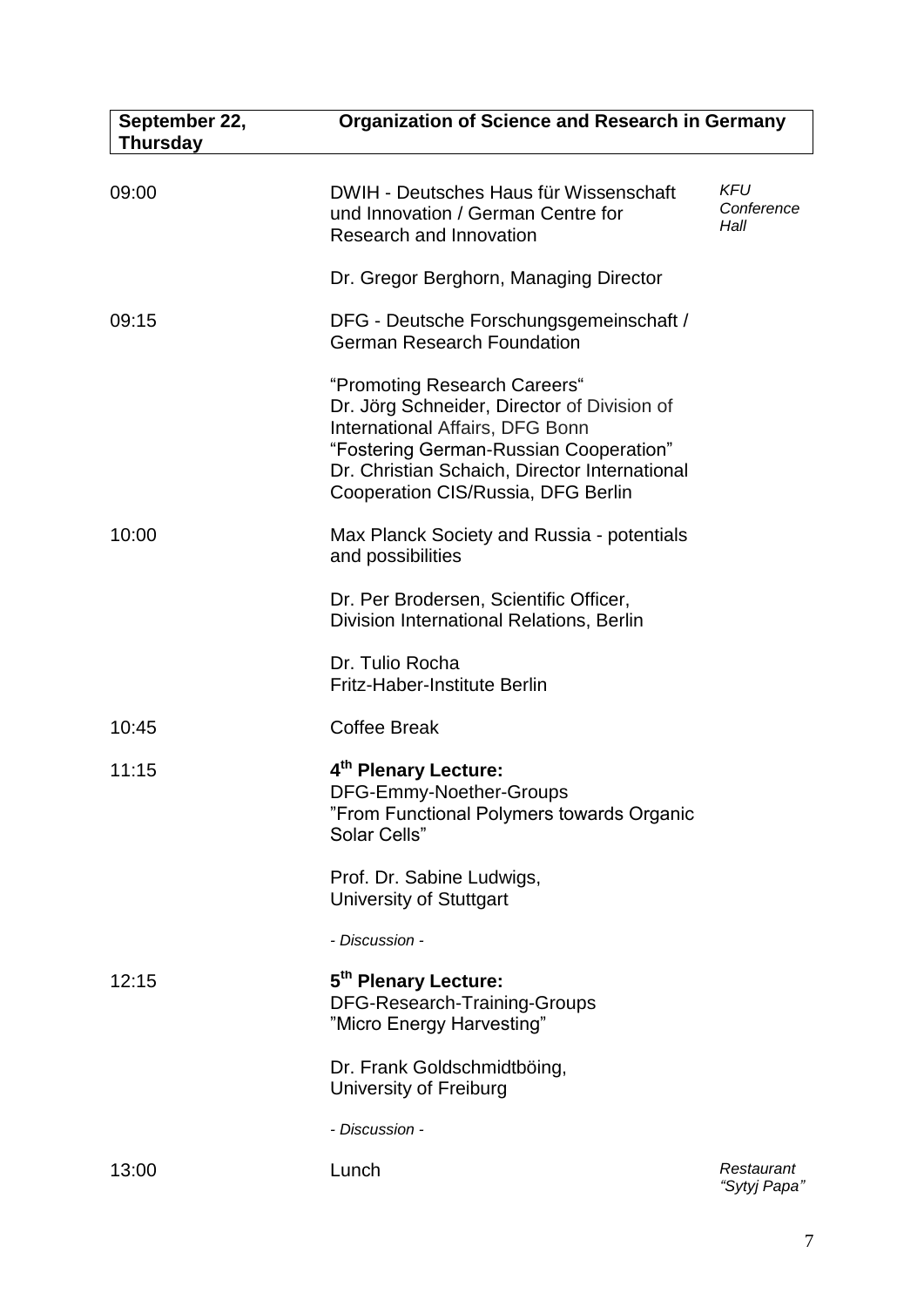| 14:15 | 6 <sup>th</sup> Plenary Lecture:<br>"What we know about Energetic in Cosmic<br>Space"                                                   |
|-------|-----------------------------------------------------------------------------------------------------------------------------------------|
|       | Prof. Dr. Nail Sakhibullin,<br><b>Kazan Federal University</b>                                                                          |
|       | - Discussion -                                                                                                                          |
| 15:15 | <b>Coffee Break</b>                                                                                                                     |
| 15:45 | <b>Short Lectures of Young Researchers</b><br>Chairman: Prof. Dr. Nail Sakhibullin,<br>Kazan Federal University                         |
|       | Mr. GÖKE, Sebastian: "A new Combustion<br>Technology for High-Efficiency, CO2-free<br>Gas Turbines"                                     |
|       | Mr. KASHEZHEV, Aslan: "Nuclear energy<br>and safety"                                                                                    |
|       | Ms. KURCHEVSAKYA, Aleksandra: "Energy<br>security in the Arctic as a basis for<br>sustainable development"                              |
|       | Mr. BRAUN, Christoph: "The block<br>copolymer films for applications in organic<br>cells"                                               |
|       | Ms. KLIMOVA, Viktoriya: "The Sodium-<br>cooled Fast Breeder Reactor as a Prior<br>Direction of Nuclear Energy Development in<br>Russia" |
|       | Mr. TIMOFEEV, Aleksandr: "Peat: raw<br>material reserves, types of fuel and<br>prospects for usage"                                     |
|       | Mr. LINK, Steffen: "Block copolymer thin<br>films as templates for nanostructured hybrid<br>solar cells"                                |
|       | Mr. DMITRIEV, Sergey: "The usage of an<br>alternative energy source-wind generator at<br>retail establishments of LLC Tatneft"          |
|       | Mr. TONKOSHKUROV, Igor: "Analysis of the<br>Alternative Energy Sources Development"                                                     |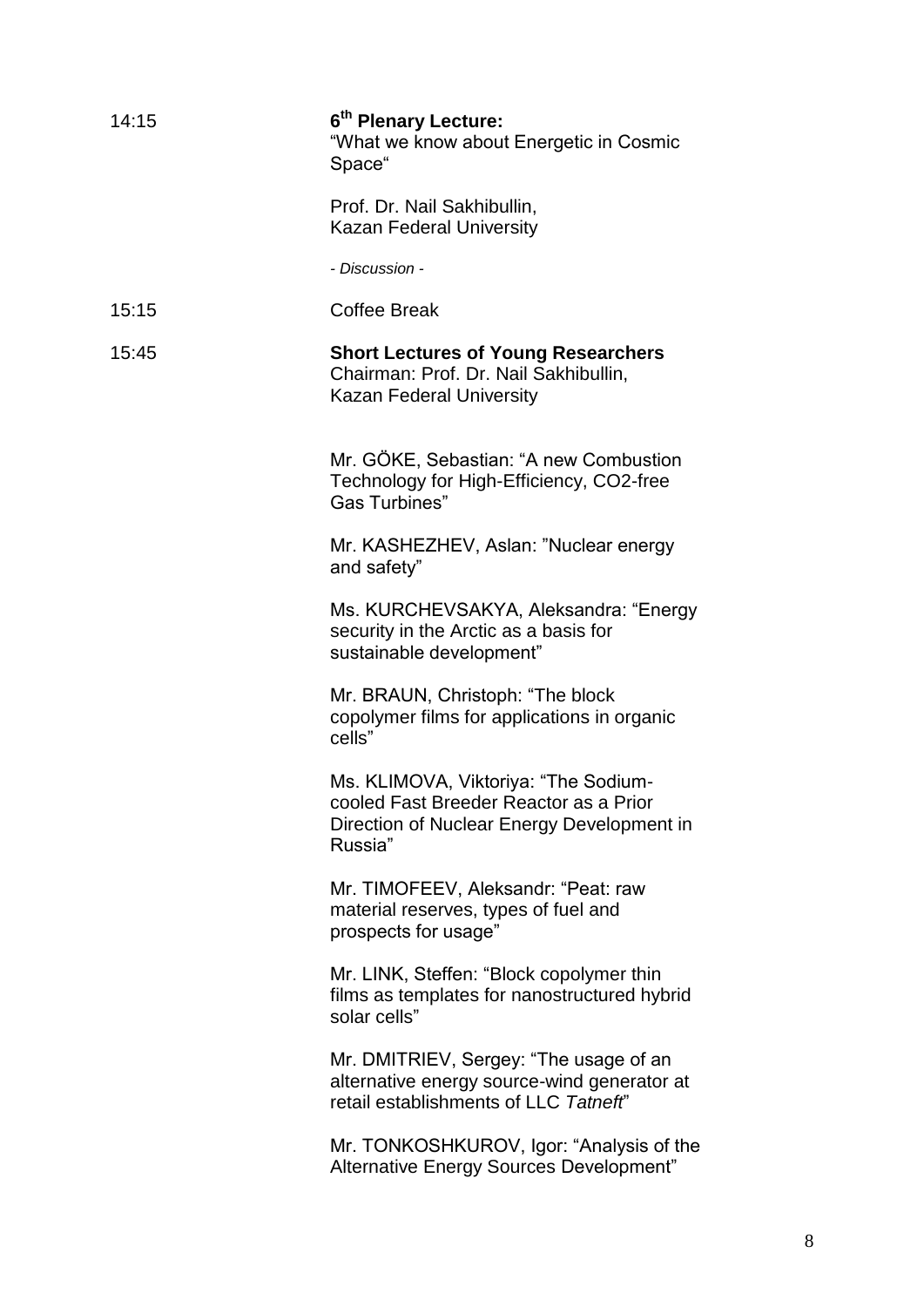| 18:00 | Dinner                                               | <b>Hotel Marriott</b> |
|-------|------------------------------------------------------|-----------------------|
| 19:00 | Social Programme:<br>Bowling party in the Park House | Park House            |

| September 23,<br><b>Friday</b> | The Intermediary Organizations in Germany                                                                                 |                            |
|--------------------------------|---------------------------------------------------------------------------------------------------------------------------|----------------------------|
| 09:00                          | DAAD - Deutscher Akademischer<br>Austauschdienst / The German Academic<br><b>Exchange Service in Russia</b>               | KFU,<br>Conference<br>Hall |
|                                | Dr. Gregor Berghorn,<br>Head of DAAD-Office in Moscow                                                                     |                            |
| 09:40                          | The Alexander von Humboldt-Foundation                                                                                     |                            |
|                                | Dr. Petr Stefanovich, Representative of the<br>Humboldt Foundation in the DWIH-Moscow                                     |                            |
| 10:20                          | Die Freie Universität Berlin                                                                                              |                            |
|                                | Tobias Stüdemann, Head of the Liaison<br>Office of Freie Universität Berlin (Moscow)                                      |                            |
| 11:00                          | <b>Coffee Break</b>                                                                                                       |                            |
| 11:30                          | 7 <sup>th</sup> Plenary Lecture:<br>"Advanced Functional Materials for Highly<br><b>Energy Efficient Systems</b> "        |                            |
|                                | Prof. Dr. Vladimir Dyakonov,<br>University of Würzburg                                                                    |                            |
|                                | - Discussion -                                                                                                            |                            |
| 13:00                          | Lunch                                                                                                                     | Restaurant<br>"Sytyj Papa" |
| 14:00                          | 8 <sup>th</sup> Plenary Lecture:<br>"Potentials of Spintronics in the Development<br>of Energy Conservation Technologies" |                            |
|                                | Prof. Dr. Ilgiz Garifullin,<br>Zavoisky Physical-Technical Institute, Kazan                                               |                            |
| 15:15                          | <b>Coffee Break</b>                                                                                                       |                            |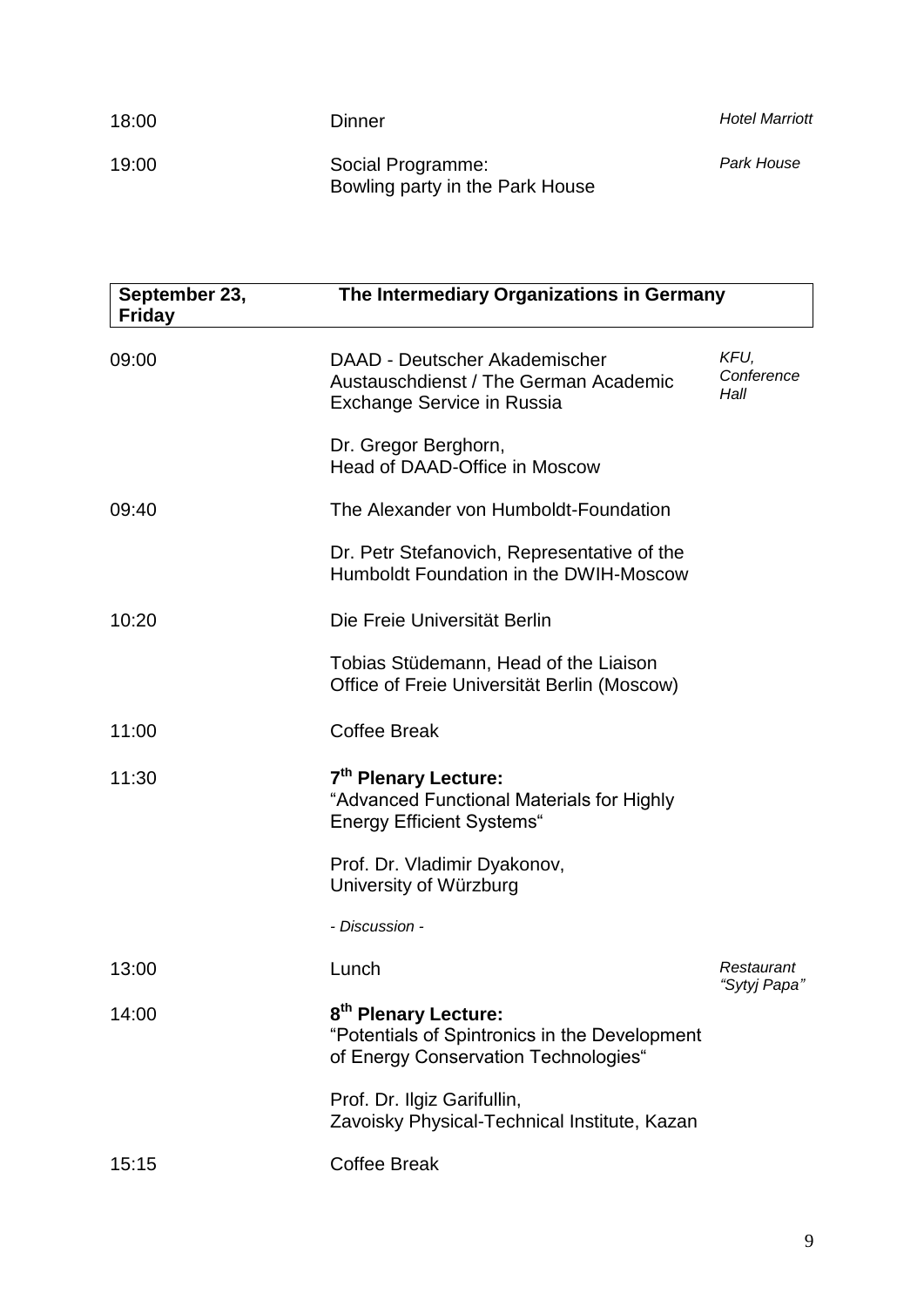| 15:45                            | <b>Short Lectures of Young Researchers</b><br>Chairman: Prof. Dr. Vladimir Dyakonov,<br>Universität Würzburg                                                                                                                                                                                                                                                                                                                                                                                                                                           |                            |
|----------------------------------|--------------------------------------------------------------------------------------------------------------------------------------------------------------------------------------------------------------------------------------------------------------------------------------------------------------------------------------------------------------------------------------------------------------------------------------------------------------------------------------------------------------------------------------------------------|----------------------------|
|                                  | Ms. KORNEEVA, Alina: "Supercomputing<br>Technologies for High-Tech Industries"                                                                                                                                                                                                                                                                                                                                                                                                                                                                         |                            |
|                                  | Mr. EROSHENKO, Stanislav: "Scientific<br>challenges of distributed generation. Siting<br>and sizing of distributed generation."                                                                                                                                                                                                                                                                                                                                                                                                                        |                            |
|                                  | Mr. CHYRKIN, Anton: "Subsurface<br>Precipitate Enrichment in Laves-Phase<br><b>Strengthened Ferritic Steel during Oxidation</b><br>at 800°C"                                                                                                                                                                                                                                                                                                                                                                                                           |                            |
|                                  | Ms. MURAVJEVA, Oksana: "Problems of<br>Selling of Engineering Services in the Market<br>of Electric Power Industry in Russia"<br>Ms. PODVOISKAYA, Nataliya: "Atomic<br>Energy: Pro et Contra (Sociological<br>Analysis)"<br>Mr. KOWITZ, Paul: "Environmental Capacity"<br>as a determinant of the Environmental<br>Kuznets Curve (EKC) hypothesis"<br>Mr. SOROKIN, Sergey: "Arctic as a source of<br>energy for future generations (political<br>aspect)."<br>Mr. SCHNAYDER, Dmitrij: "Energy efficient<br>control of street and building illumination |                            |
|                                  |                                                                                                                                                                                                                                                                                                                                                                                                                                                                                                                                                        |                            |
|                                  |                                                                                                                                                                                                                                                                                                                                                                                                                                                                                                                                                        |                            |
|                                  |                                                                                                                                                                                                                                                                                                                                                                                                                                                                                                                                                        |                            |
| 18:00                            | Dinner, Free time                                                                                                                                                                                                                                                                                                                                                                                                                                                                                                                                      | <b>Hotel Marriott</b>      |
| September 24,<br><b>Saturday</b> |                                                                                                                                                                                                                                                                                                                                                                                                                                                                                                                                                        |                            |
| 09:00                            | <b>Short Lectures of Young Researchers</b><br>Chairman: Prof. Dr. Kev Salikhov,<br>Zavoisky Physical-Technical Institute, Kazan                                                                                                                                                                                                                                                                                                                                                                                                                        | KFU,<br>Conference<br>Hall |
|                                  | Mr. GAINOV, Ramil: "Nuclear-resonance<br>(NR) spectroscopic methods, energy<br>efficiency of mining industry"                                                                                                                                                                                                                                                                                                                                                                                                                                          |                            |

Mr. FAKHRULLIN, Ravil: "Microbial cells as versatile templates"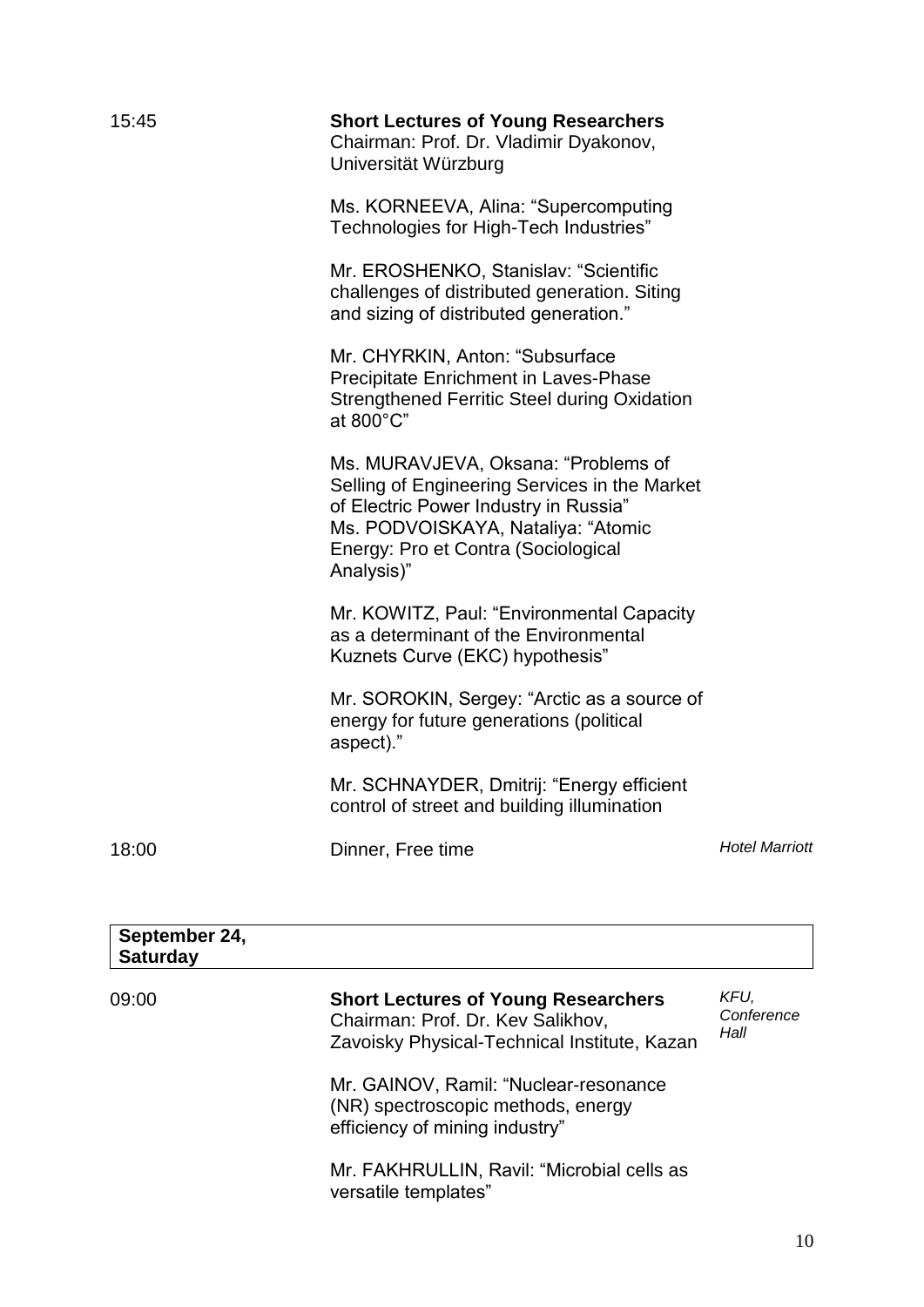|       | Ms. YANCHUSCHKA, Zlatiza: "Economical<br>validation of innovative energysaving device<br>usage perspective for fuel-energy resources"                                                                                                |
|-------|--------------------------------------------------------------------------------------------------------------------------------------------------------------------------------------------------------------------------------------|
|       | Mr. LESHCHENKO, Konstantin: "Problems<br>of technology and motivation in the use of<br>renewable energy"                                                                                                                             |
|       | Mr. ALFONSOV, Aleksey: "High-field<br>electron spin resonance study of electronic<br>inhomogeneities in correlated transition<br>metal compounds"                                                                                    |
|       | Mr. TVERDUNOV, Pavel: "Effectiveness of<br>UV-LEDs for water treatment"                                                                                                                                                              |
|       | Mr. DOLGIKH, Pavel: "Light technologies<br>and their role in a modern society"                                                                                                                                                       |
|       | Ms. USOVA, Galina: "Thermochemical<br>conversion of domestic fuels"                                                                                                                                                                  |
|       | Ms. LEDENEVA, Marina: "Equal exchange<br>between countries from a position of the<br>energy theory of value"                                                                                                                         |
|       | Mr. YANCHENKO, Sergey: "Harmonic<br>distortion injected by personal computers "                                                                                                                                                      |
| 11:00 | <b>Coffee Break</b>                                                                                                                                                                                                                  |
| 11:30 | <b>Panel Discussion:</b><br>"Prospects for young researchers: What can<br>be expected of Research Organizations?"                                                                                                                    |
|       | <b>Invited panelists:</b><br>Dr. Jörn Achterberg, DFG Moscow<br>Dr. Gregor Berghorn, DAAD Moscow<br>$\bullet$<br>Young Russian and German<br><b>Researchers</b>                                                                      |
|       | <b>Chairpersons:</b><br>Dr. Liliya Bondareva, Deputy Chairperson<br>of the Council of the Russian Union of<br>Young Researchers;<br>Tobias Stüdemann, Head of the Liaison<br>$\bullet$<br>Office of Freie Universität Berlin, Moscow |
| 12:50 | <b>Closing remarks</b><br>Dr. Gregor Berghorn,<br><b>Managing Director DWIH Moscow</b>                                                                                                                                               |